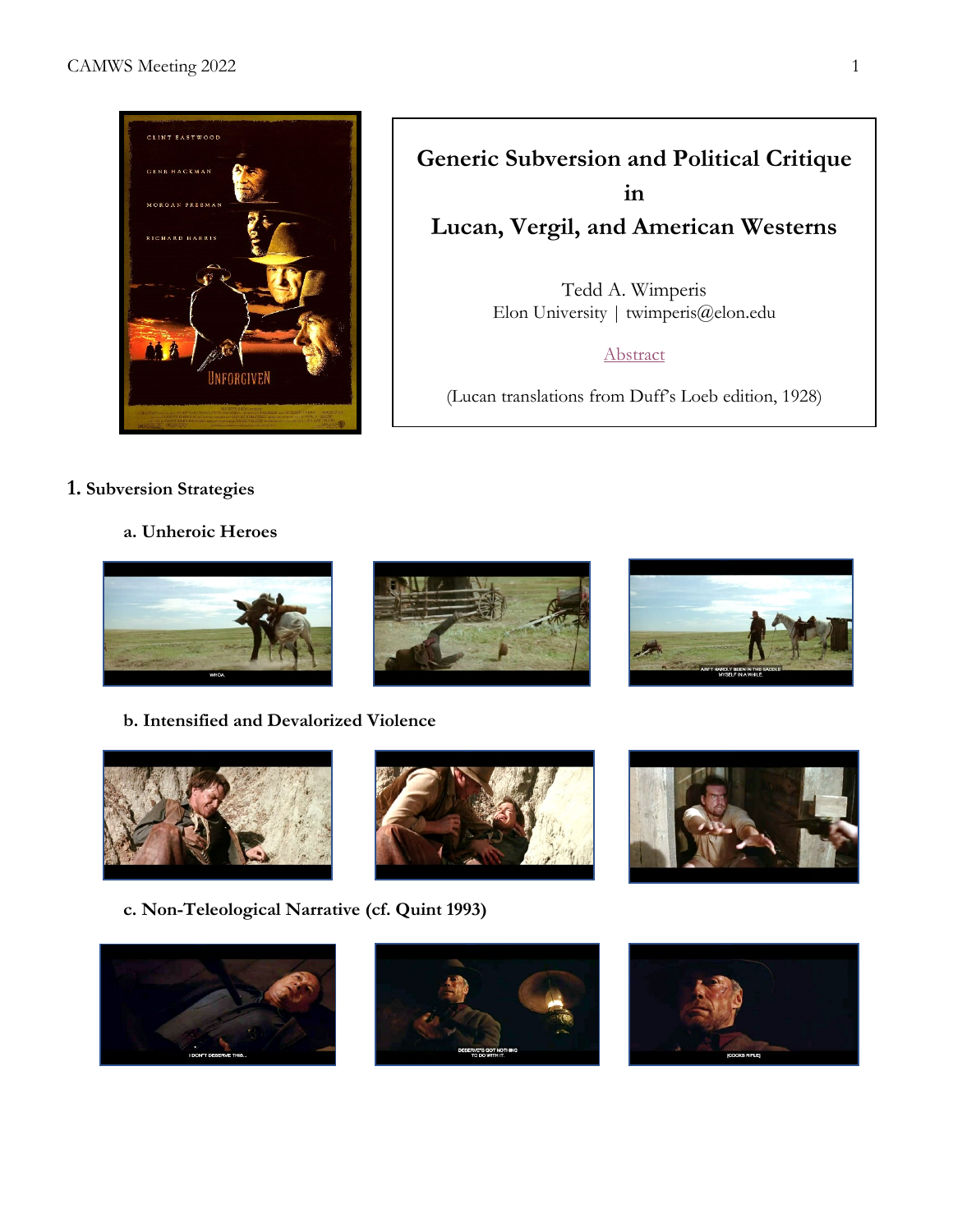#### **2. The Schofield Kid, Disappointed and Disillusioned**

**a.** 



KID: You don't look like no rootin' tootin', son-of-a-bitchin', cold-blooded assassin.

MUNNY: Say what?

KID: My guess is you're calling yourself Mister William Munny.

MUNNY: You have me confused with someone else, mister.

...

MUNNY: So you're Pete Sothow's nephew, huh? I thought maybe you was someone come to kill me for something I done in the old days.

KID: I could have. Easy.

MUNNY: I guess maybe so.

KID: Like I was saying, you don't look no meaner-than-hell, cold-blooded damn killer.

MUNNY: Maybe I ain't.

KID: Well, uncle Pete says you was the meanest god-damned son of a bitch alive, and if I ever wanted a partner for a killing you were the worst one...meaning the best on account of you're as cold as the snow and you don't have no weak nerve, nor fear.

MUNNY: Pete said that, huh?

KID: Yeah. Yeah he did. I'm a killer myself, except I ain't killed as many as you because of my youth. The "Schofield Kid" is what they call me.

MUNNY: Why? Are you from Schofield?

KID: No, it's on account of my Schofield model Smith and Wesson pistol.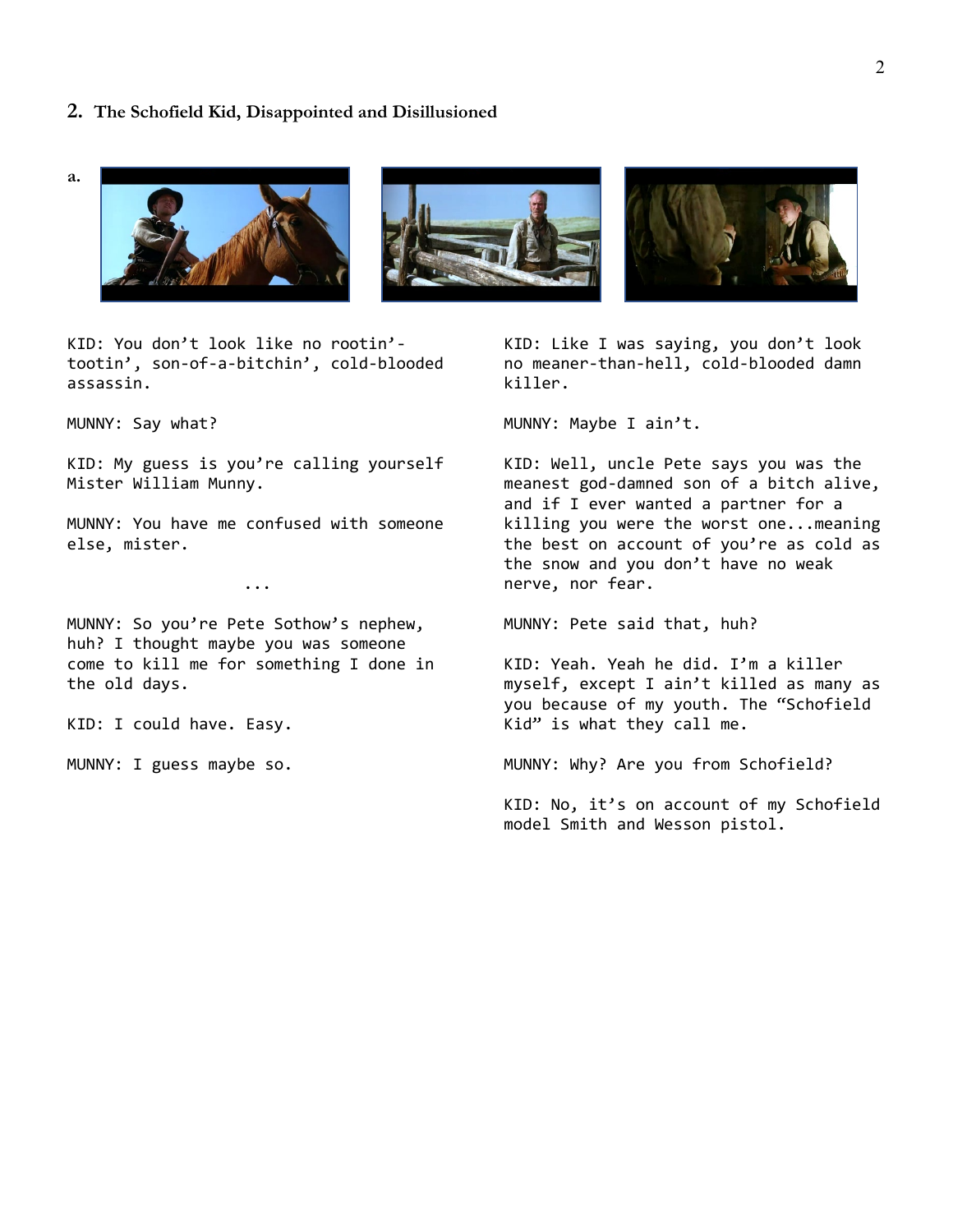

KID: Was that what it was like in the old days, Will? Everybody riding out shooting, smoke all over the place, folks yelling, bullets whizzing by?

MUNNY: I guess so.

KID: Shit. I thought they was going to get us. I was even scared a little. Just for a minute. Was you ever scared in them days?

MUNNY: I can't remember. I was drunk most of the time.

KID: I shot that fucker three times. He was taking a shit and he went for his pistol and I blazed away. First shot...I got him right in the chest. Say, Will...

MUNNY: Yeah?

KID: That was the first one.

MUNNY: First one what?

KID: First one I ever killed.

KID: Jesus Christ. It don't seem real. How he ain't gonna never breathe again, ever. And the other one, too. All on account of pulling a trigger.

...

MUNNY: It's a hell of a thing, killing a man. You take away all he's got and all he's ever gonna have.

KID: Yeah. Well, I guess they had it coming.

MUNNY: We all have it coming, kid.

KID (handing his pistol to Munny): You go on, keep it. I'm never going to use it again. I don't kill nobody no more. I ain't like you, Will.

...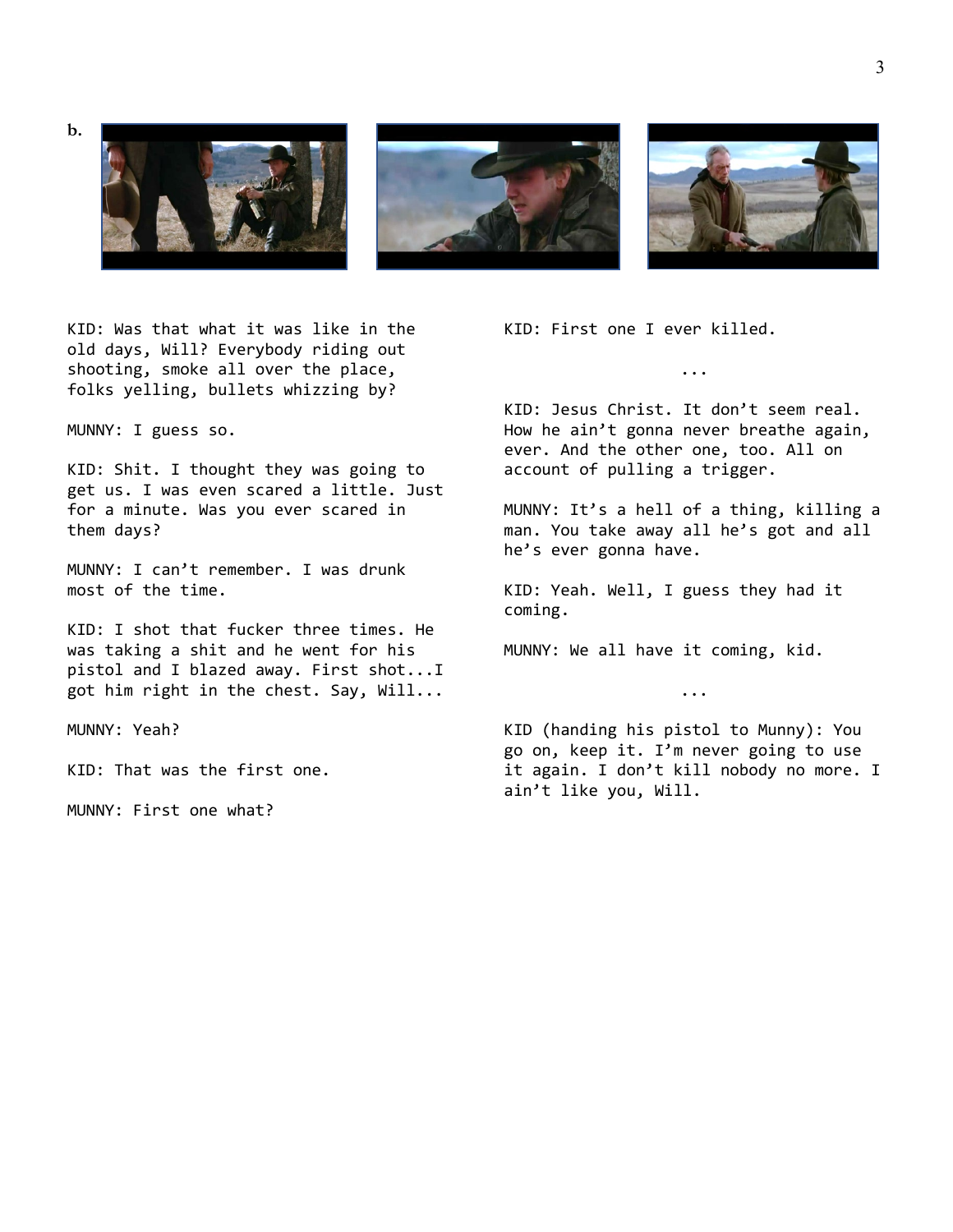### **3. W.W. Beauchamp: The Mythmaker**

**a.**



LITTLE BILL (looking at the cover of Beauchamp's "Duke of Death" book about English Bob): Boy, they look like real hard cases, Bob. Did you kill all seven of them dead or did you just wing some of them? Now that is you there, isn't it, Bob, on the cover? "The Duck of Death?"

BEAUCHAMP: Uh, The *Duke*. *Duke* of Death.

LITTLE BILL: You always were hell and Jesus with a pistol, Bob. And seven of them, and you protecting that woman. How in the hell do you do that?

BEAUCHAMP: Uh, you see, it's generally considered desirable in the publishing business to take a certain liberty when you are depicting the cover scene. It's for reasons involving the marketplace, et cetera.

LITTLE BILL: Well, Mr. Beauchamp, from what I've read in this here book, the

writing's not that much different than the picture.

...

LITTLE BILL (reading from the book): "'You have insulted the honor of this beautiful woman, Corchran!' said The Duck. 'You must apologize!' But Two-Gun Corchran would have none of it, and, cursing, he reached for his pistols and would have killed him, but The Duck was faster, and hot lead blazed from his smoking six-guns!"

BEAUCHAMP: See, I consider that to be an accurate description of the events...albeit... Alright, there is a certain poetry to the language which I couldn't resist.

LITTLE BILL: Uh, Mr. Beauchamp, I was in the Blue Bottle Saloon in Wichita on the night that English Bob killed Corky Corchran, and I didn't see you there, nor no woman. No two-gun shooters. None of this.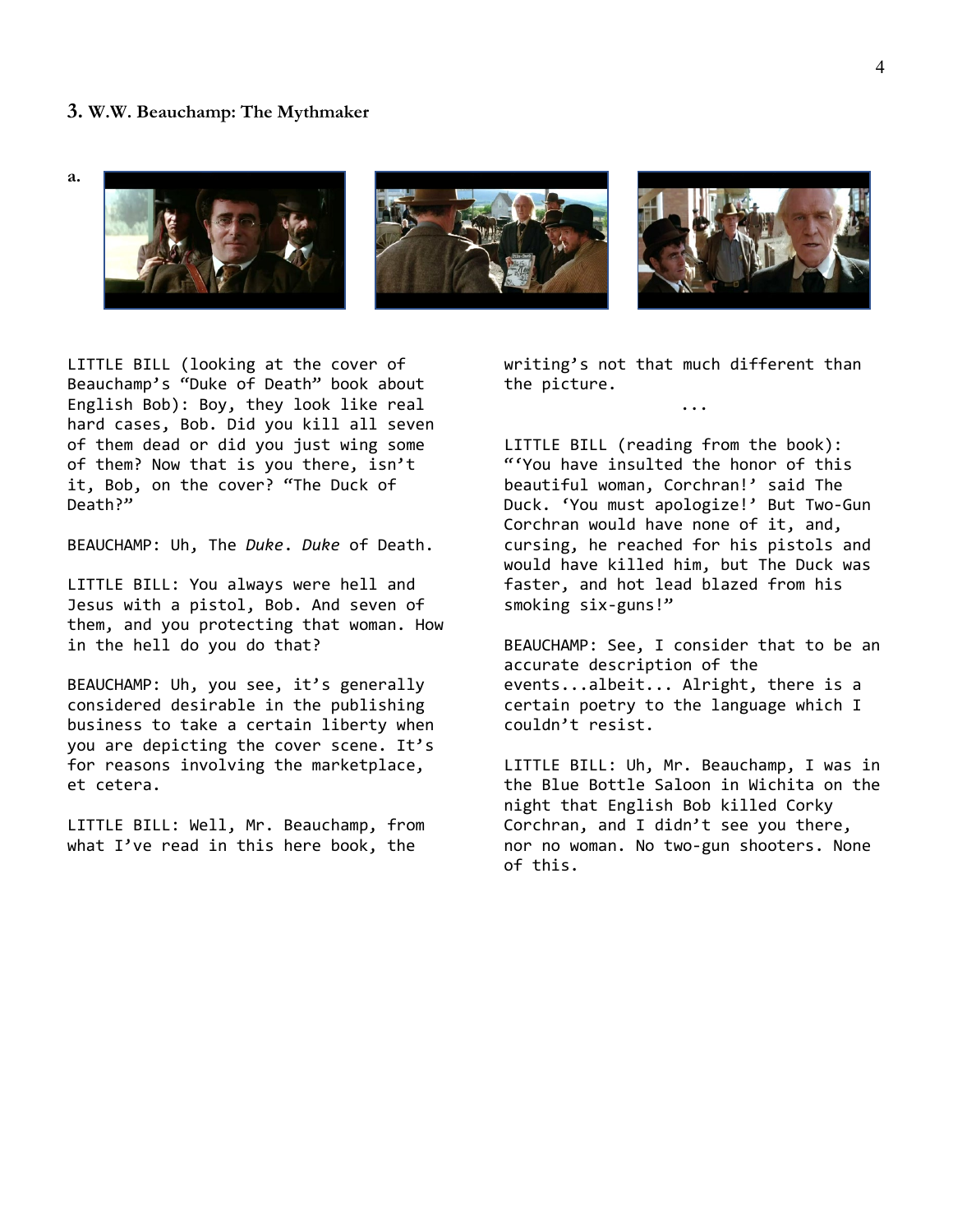



LITTLE BILL (in the middle of a story): "No, no, you're wrong, Little Bill," he said, "that's not a Curly J. That's a Bobbed J!" (laughs) He had changed it over and I said to him, "Jim, you're a liar and a horse thief. Oh, now, when he saw that the rest of them weren't going to help him none, he, of course, started crying and sobbing and just carrying on saying "Oh, Bill! Oh God, please don't kill me, Bill! Please don't kill me, Bill!" I said, "Jim, it just makes me sick!...to see a man carrying two pistols and a henry rifle and crying like a damned baby."

BEAUCHAMP: So you killed him?

LITTLE BILL: No. But I should have. I can't abide them kind. You see them in the taverns, you know, tramps and drunk teamsters and crazed miners...

BEAUCHAMP: Yeah.

LITTLE BILL: ...sporting their pistols and acting like they was bad men but without any sand or character. Not even any bad character. I do not like assassins--

BEAUCHAMP: ...assassins?

LITTLE BILL: ...or men of low character.

BEAUCHAMP: Yeah.

LITTLE BILL: Like your friend English Bob.

BEAUCHAMP: Uh-huh.

LITTLE BILL: Now Bob, he was no coward, you know. Now he wouldn't come up to your face and cry and carry on like that...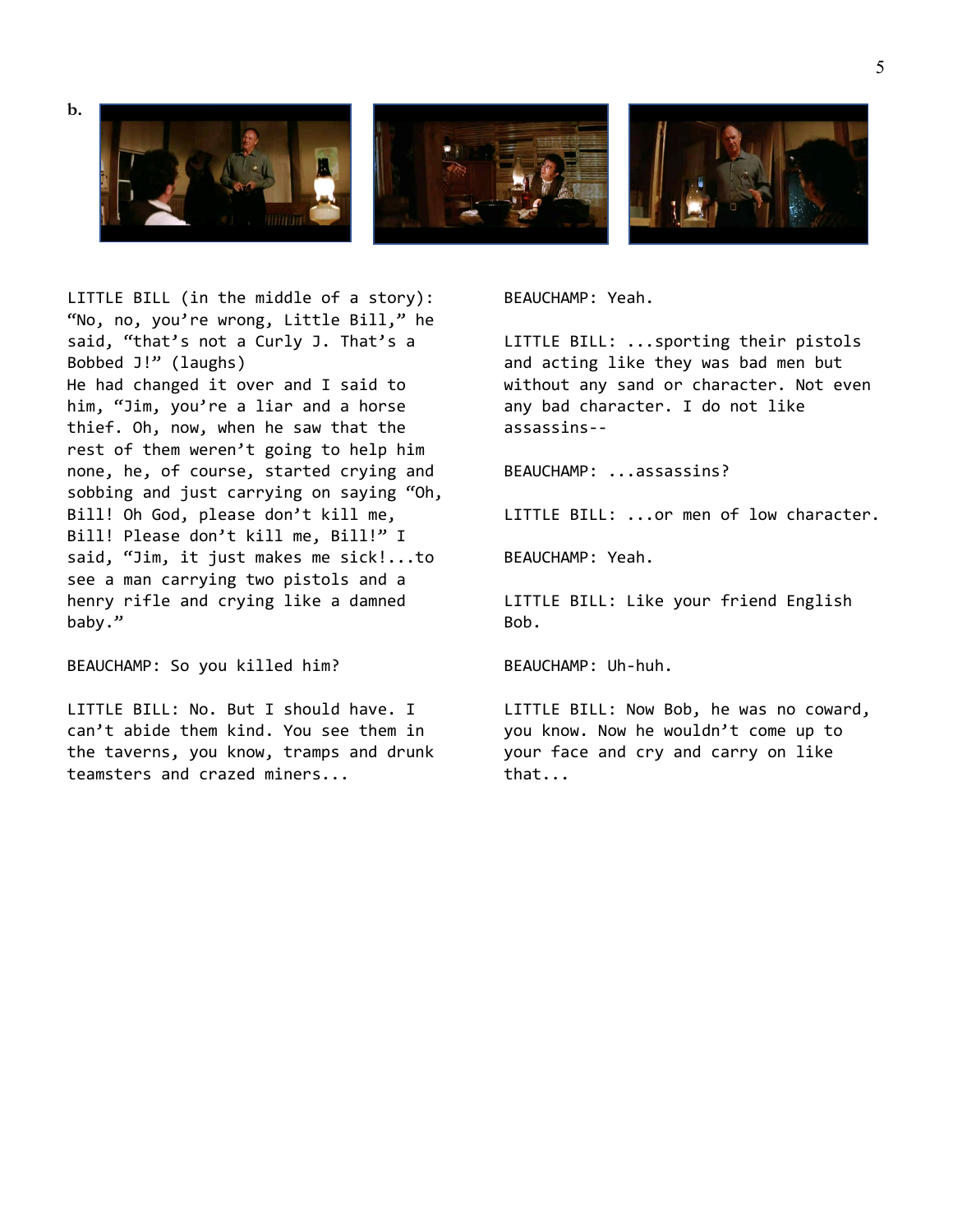## **4. Lucan's Curio: a would-be Hercules (**BC **4.583-665, excerpted)**

For bold Curio weighed anchor on the shore of Sicily, and a gentle North wind filled the sails, till he gained the shore of famous anchorage between Clipea and the half-ruined citadels of great Carthage. ... From there he marched to the rocky eminence, hollowed out on all sides, which tradition with good reason calls the realm of Antaeus. When he sought to learn the origin of that ancient name, he was told by an unlettered countryman a tale handed down through many generations...

"...Hence the land has got its name from long tradition which treasures the past and thinks highly of itself. But a greater name was given these heights by Scipio, when he brought the Carthaginian invader back from the citadels of Latium. Here he encamped when he reached the soil of Libya; yonder you see the remains of his ancient rampart; these are the fields which the Roman conqueror first occupied."

Curio heard this with joy, believing that the lucky spot would fight for him, and repeat for him the success of former leaders. Pitching his ill-starred tents on that lucky ground, he trusted too much to his encampment and robbed the heights of their good fortune. He challenged a fierce enemy who was too strong for him to fight.

Namque rates audax Lilybaeo litore solvit Curio: nec forti velis Aquilone recepto Inter semirutas magnae Carthaginis arces Et Clupeam tenuit stationis litora notae: ... Inde petit tumulos exesasque undique rupes, Antaei quae regna vocat non vana vetustas. Nominis antiqui cupientem noscere causas Cognita per multos docuit rudis incola patres: ...

Hinc, aevi veteris custos, famosa vetustas Miratrixque sui signavit nomine terras. Sed maiora dedit cognomina collibus istis, Poenum qui Latiis revocavit ab arcibus hostem, Scipio. Iam sedes Libyca tellure potito Haec fuit. En, veteris cernis vestigia valli. Romana hos primum tenuit victoria campos.

Curio laetatus, tamquam fortuna locorum Bella gerat, servetque ducum sibi fata priorum, Felici non fausta loco tentoria ponens, Indulsit castris, et collibus abstulit omen, Sollicitatque feros non aequis viribus hostes.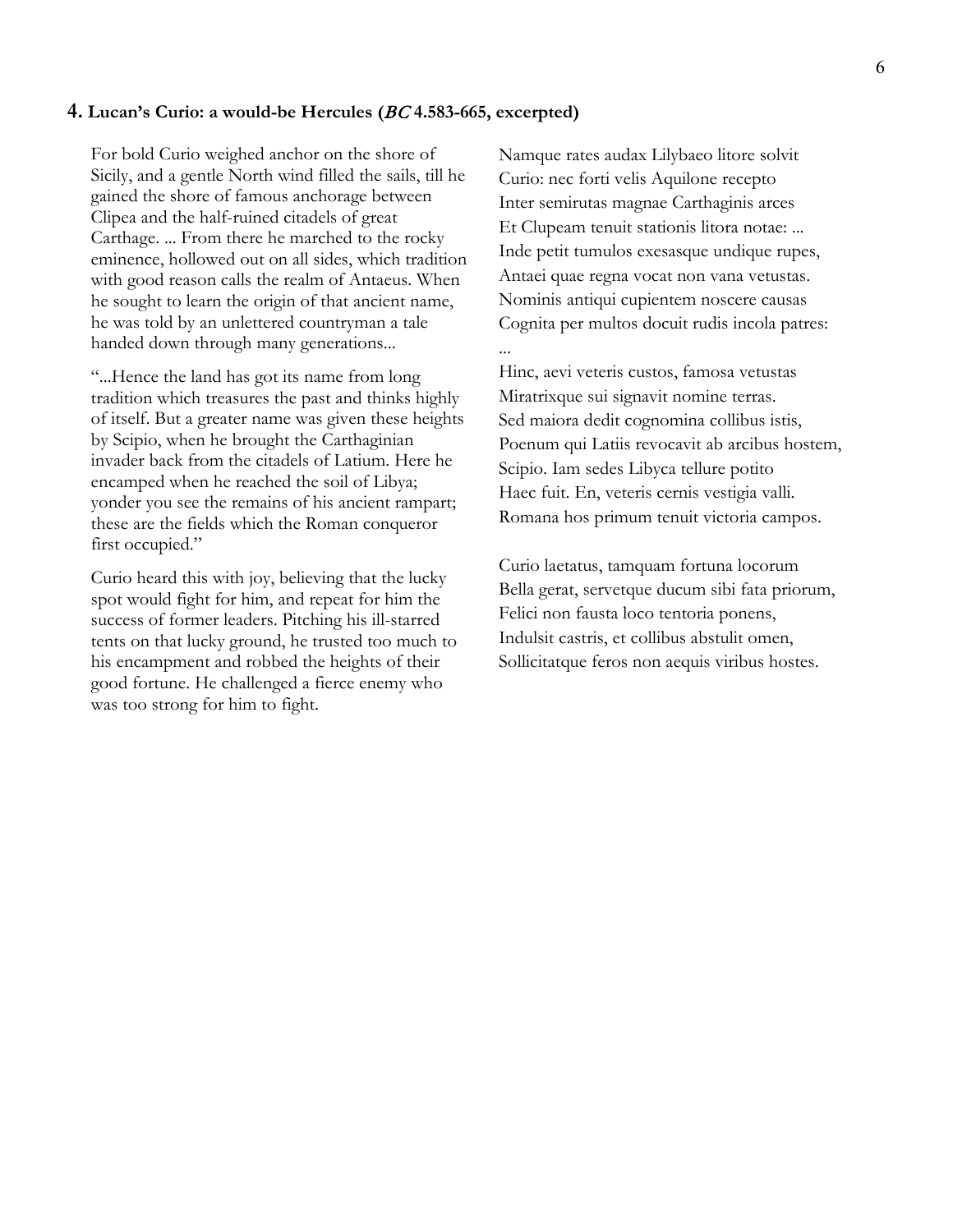## **5. Lucan's Caesar at Troy (**BC **9.961-999, excerpted)**

Emulous of ancient glory, Caesar visited the sands of Sigeum and the stream of Simois, Rhoeteum famous for the Grecian's grave, and the dead who owe so much to the poet's verse. He walked round the burnt city of Troy, now only a famous name, and searched for the mighty remains of the wall that Apollo raised. ... The stream trickling through the dry dust, which he crossed without knowing it, was the Xanthus. When he stepped carelessly over the rank grass, the native bade him not to walk over the body of Hector. When scattered stones, preserving no appearance of sanctity, lay before them, the guide asked: "Do you mean to pass over the altar of Zeus Herceos?"

How mighty, how sacred is the poet's task! He snatches all things from destruction and gives to mortal men immortality. Be not jealous, Caesar, of those whom fame has consecrated...posterity shall read my verse and your deeds; our Pharsalia shall live on, and no age will ever doom us to oblivion.

When Caesar had satisfied his eyes with venerable antiquity, he reared in haste an altar of piled up sods, and uttered prayers and vows over the incense-burning flame: "All ye spirits of the dead, who inhabit the ruins of Troy; and ye household gods of my ancestor Aeneas... I, most renowned descendant of the race of Iulus, here place incense due upon your altars, and solemnly invoke you in your ancient abode. Grant me prosperity to the end, and I will restore your people: with grateful return the Italians shall rebuild the walls of the Phrygians, and a Roman Troy shall rise."

Sigeasque petit famae mirator arenas, Et Simoentis aquas, et Graio nobile busto Rhoetion, et multum debentes vatibus umbras. Circuit exustae nomen memorabile Troiae, Magnaque Phoebei quaerit vestigia muri. ...

Insicus in sicco serpentem pulvere rivum Transierat, qui Xanthus erat. Securus in alto Gramine ponebat gressus; Phryx incola manes Hectoreos calcare vetat. Discussa iacebant Saxa, nec ullius faciem servantia sacri; Herceas, monstrator ait, non respicis aras?

O sacer et magnus vatum labor, omnia fato Eripis, et populis donas mortalibus aevum. Invidia sacrae, Caesar, ne tangere famae: ... Venturi me teque legent: Pharsalia nostra Vivet, et a nullo tenebris damnabimur aevo.

Ut ducis implevit visus veneranda vetustas, Erexit subitas congestu cespitis aras, Votaque thuricremos non irrita fudit in ignes: Di cinerum, Phrygias colitis quicumque ruinas, Aeneaeque mei...

Gentis Iuleae vestris clarissimus aris Dat pia tura nepos, et vos in sede priori Rite vocat: date felices in cetera cursus. Restituam populos: grata vice moenia reddent Ausonidae Phrygibus, Romanaque Pergama surgent.